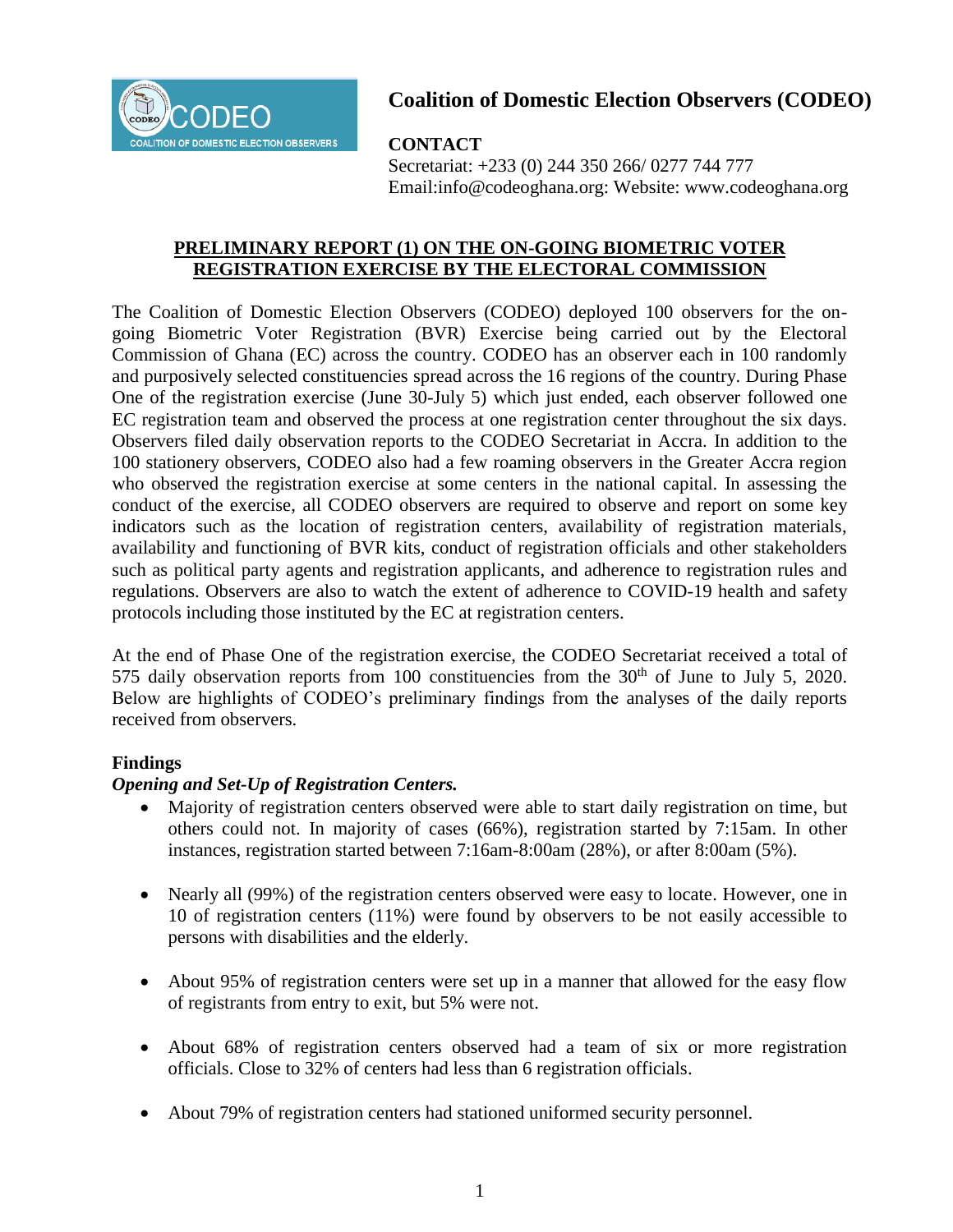#### *Availability of Registration Devices and Materials*

 Nearly all registration centers had on a daily basis, a Biometric Voter Registration (BVR) Kit and the requisite registration materials or forms such as the Voter Registration Form, Guarantee Forms, Challenge Forms at the time registration started. Most (99%) registration centers observed did not encounter any shortage of registration materials but close to 1% of centers encountered some shortage of materials.

#### *Presence of Party Agents/Transparency of the Registration Process*

 All registration centers observed had both NDC and the NPP agents. Most registration centers (87%) did not have any other political party agent apart from those of the NDC and the NPP. Very few of the registration centers observed had agents from the CPP (6%), PNC (5%), PPP (3%) and other political parties (6%).

#### *Observation of COVID-19 Health and Safety Protocols*

- Observers reported that in some instances (28%), registration officials could not ensure that there was a two-meter distance between registration applicants in queue. Observers reported instances of overcrowding of people outside of the inner perimeters of registration centers. This is in spite of the fact that most registration centers (91%) were found by observers to be spacious enough to allow for the necessary social distancing arrangement. However, about 9% of the registration centers observed lacked the required space to enforce the relevant social distancing protocols for registration applicants.
- Observers indicated that in most cases (92%), registration officials checked the temperature of registration applicants before they were admitted into registration centers. However, this was not done in some cases (8%). In few instances, some applicants were turned away from a registration center by officials because of their high body temperature.
- In nearly all instances (99%), registration centers had hand-washing facilities (soap and buckets with water) mounted and available. Hand-washing was strictly enforced by registration officials in most cases (82%). In 18% of the time however, handwashing was not strictly enforced. Observers also indicated that in a few cases (4%), there was shortage of some of the hand-washing facilities at some point in the registration exercise.
- Registration officials did not always wipe or clean the surface of the fingerprint scanners after applicants used them. Observers indicated that officials "always" did so only in 4 in 10 (43%) cases, and "often" or "sometimes" in majority (55%) of cases. At a few instances (2%), the officials 'never' wiped or cleaned the surface of the fingerprint scanners after applicants used them.

## *Performance of Biometric Voter Registration Kits*

 Biometric Voter Registration kits encountered some form of malfunction in a few instances (13%). In most cases (87%), no equipment malfunction occurred. Equipment malfunction included unresponsive devices, logging-in difficulties, challenges with capturing fingerprints of applicants and malfunctioning cameras. Observers indicated that in most instances, these challenges were either fixed or the malfunctioning device got replaced. The reports from observers showed that in some cases (8%), malfunctioning BVR kits caused a suspension or delay in the registration process. For example, at the Methodist Primary School No. 2 Danfa registration center in Madina in the Greater Accra region, there was about a two-hour delay to the exercise on Day 1 due to a battery problem, causing the center to close earlier than expected.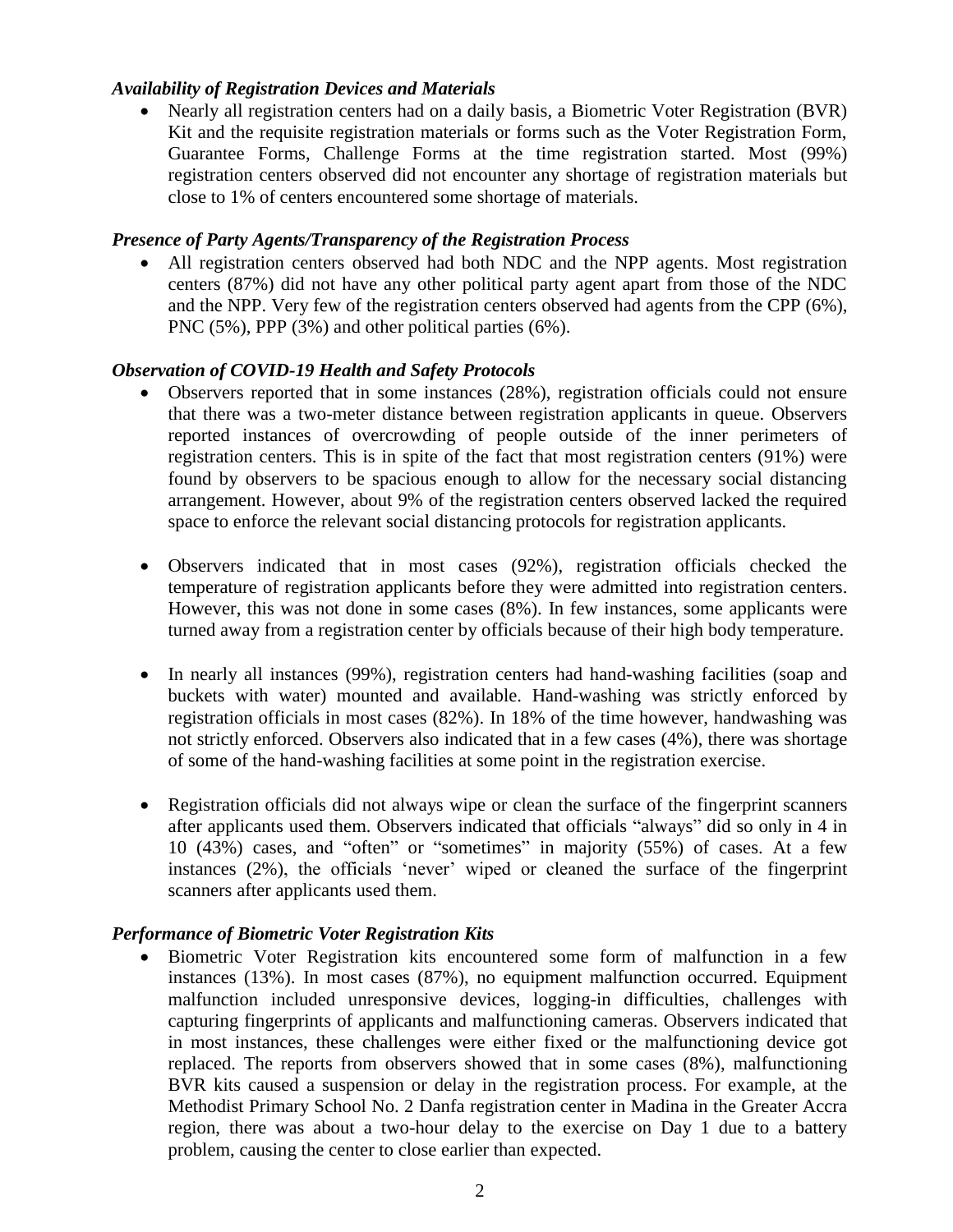#### *The Registration Process*

- There were some reported incidents of confusion in some cases (10%) and a few reported instances of violence.
- Observer reports indicated that in a few cases (4%), there was an attempt by someone to physically prevent an applicant from registering instead of filling a challenge form.
- Observers further reported that in some instances (28%), there were people who had stationed themselves around registration centers looking out to guarantee for registration applicants. Observers indicated that some of these people had been brought in and around the registration centers by political party agents so they could guarantee for others.
- In most (96%) cases, observers said the registration exercise was conducted according to the electoral rules and regulations. In 4% of the time, the rules and regulations were violated.
- $\bullet$  In majority of cases (60%), registration officials were able to register 100 or more persons a day (sometimes up to 177 registered persons a day). In 21% of cases however, registration officials could register less than 80 persons a day.
- At the end of the first phase (i.e. 6 days) of the registration exercise, over 71% of registration centers had registered 500 or more people. About 24% of centers had registered 700 or more people. About 29% of centers also registered less than 500 at the end of the phase.

## *Some Reported Incidents*

Observers reported of a number of incidents that occurred at some registration centers at some points in time during registration. These included crowding at some registration centers, incidence of violence, incidence of rainfall disrupting the registration process, attempted registration by alleged foreigners, attempted registration by people suspected to be from outside an electoral area, and political party leaders/executives trooping in to registration centers.

Some of these incidents are highlighted below.

- In the afternoon of July 4, 2020, there was a confrontation at a registration center at the Sakasaka Polling Station in Tamale when a political party activist allegedly attempted to get some people from outside the electoral area to register. In the process, the alleged party activist smashed the phones of the Registration Officer and that of a party agent from a different political party. The timely intervention by police officers and local party leaders brought the situation under control as tempers had flared up.
- Observers reported of a number of instances where political party executives/leaders kept trooping in and out of registration centers. In one instance on June 30, 2020 at a registration center at the R/C JHS School 'A', Elubo in the Jomoro Constituency of the Western Region, the situation nearly resulted in a physical fight when some registration applicants challenged the "unauthorized" presence of party leaders. The intervention of security personnel brought the situation under control.
- Observers report that at some registration centers, political party agents have been taking down the registration details of registration applicants and the situation resulted in some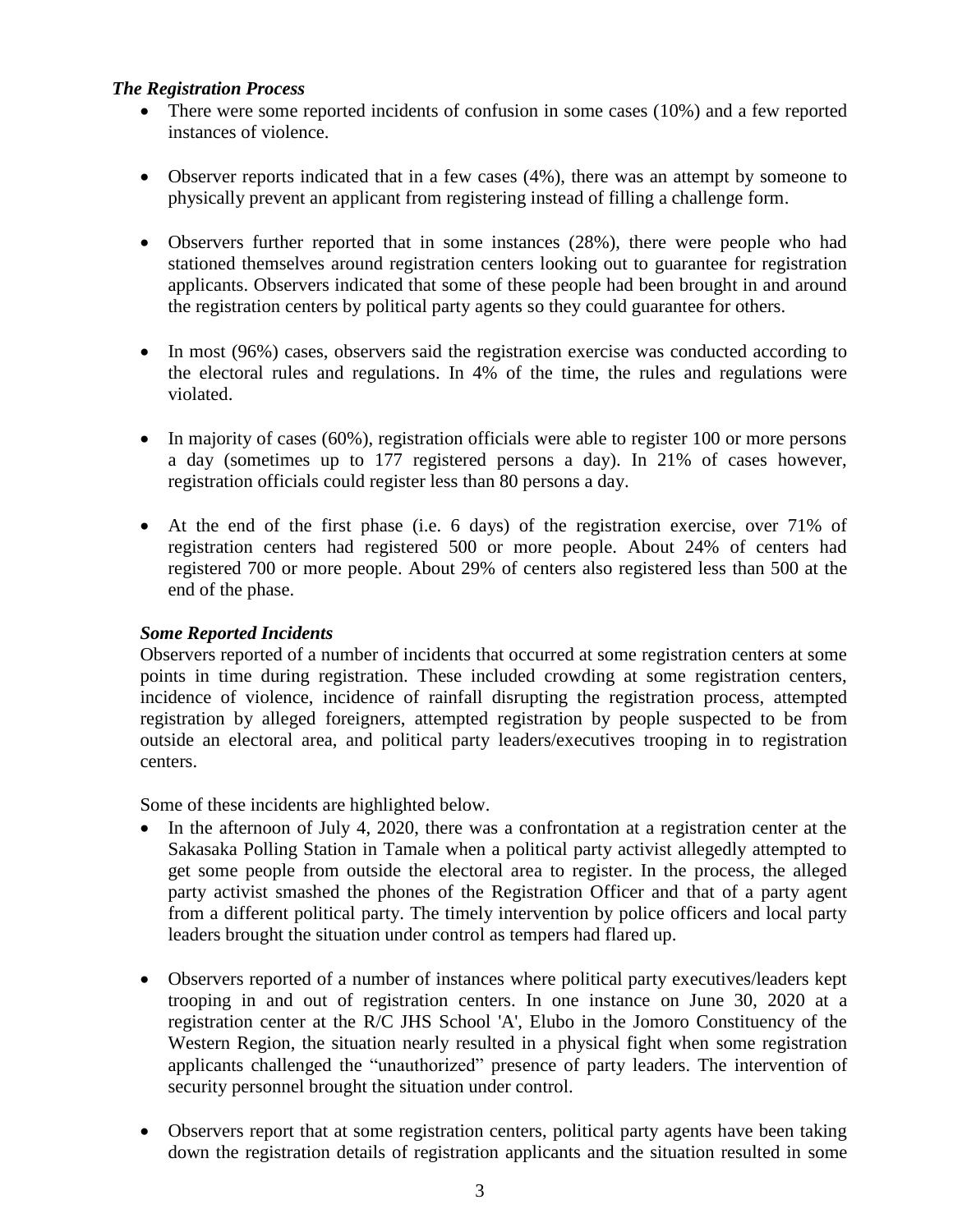confrontations at one center in the Akatsi North constituency (EP JHS, Dzalele registration center). At this center, a registered voter and a party agent got into a nearly physical confrontation on July 1, 2020 when the former challenged the collection of his voter ID card information by political party agents. The situation resulted in the halting of the registration process for some minutes. In another instance at the same center on June 30, 2020, there was a near brawl between NDC and NPP party agents when the MP for the area urged registration applicants not to give out information on their voter ID cards to political party agents.

 At the registration center at the District Magistrate Court in Pokuase in the Amasaman constituency, a suspected foreigner was arrested by security officers for attempting to register after interrogation by the registration officer. One person who tried to guarantee for the alleged foreigner was also arrested.

#### **Conclusions**

- CODEO is worried that there is some level of laxity in the respect for the COVID-19 health and safety protocols, particularly the lack of social distancing at some registration centers observed. Accordingly, CODEO calls on the Electoral Commission to consider additional mechanisms for enhancing the effectiveness of the respect for health and safety protocols at all registration centers at all times.
- The EC must intensify public awareness about the movement plan of registration teams to enhance public awareness and understanding about the mode of the registration exercise so that people do not continue to gather at registration centers when they do not have to do so.
- CODEO observers reported of changes to the movement plans in various parts of the country. CODEO entreats the EC to keep the public adequately informed of all such changes to the movement plan so that eligible persons can adequately prepare to take part in the subsequent phases of the exercise.
- The practice of party agents collecting voter information on newly-issued voter ID cards after a person has registered should stop as there are other mechanisms for political parties to collect information about the registration process.
- While the security personnel have been able to bring a number of violent and chaotic situations under control, CODEO entreats the Police Service to swiftly prosecute any persons who violate the electoral laws to serve as an early deterrent to others.
- CODEO urges the general public to exercise optimum responsibility in ensuring that human lives are not endangered unnecessarily.

CODEO will continue to observe the remaining phases of the exercise and keep the public informed about the conduct of the exercise. CODEO's 2020 BVR observation exercise is kindly supported by the STAR-Ghana Foundation.

Signed: Albert Kofi Arhin National Coordinator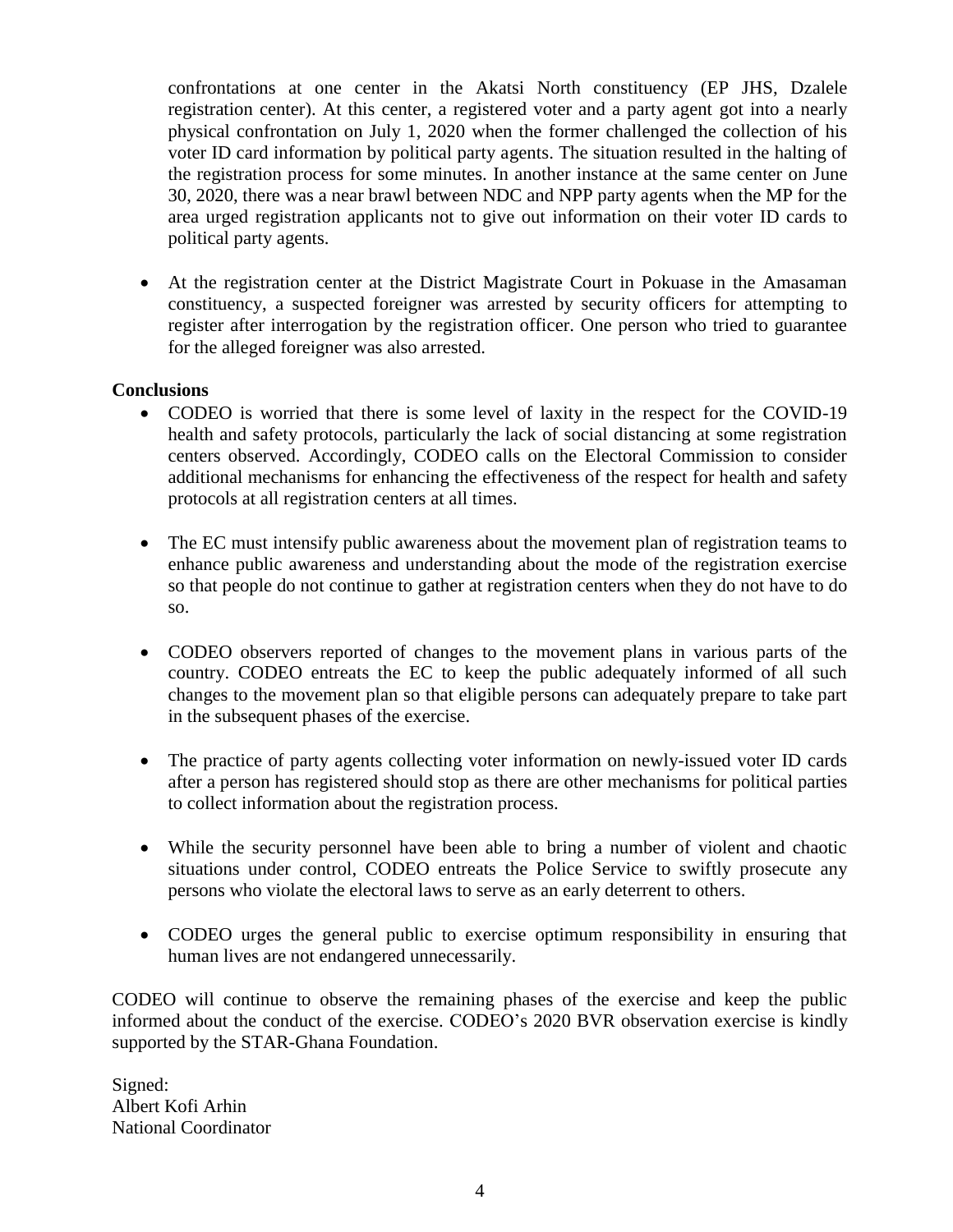## **APPENDIX: LIST OF REGISTRATION CENTERS OBSERVED BY CODEO STATIONED OBSERVERS IN PHASE ONE OF THE REGISTRATION EXERCISE**

| S/N | <b>Region</b> | <b>District</b>              | Constituency           | <b>Polling Station</b>                       |
|-----|---------------|------------------------------|------------------------|----------------------------------------------|
| 1.  | Western       | Jomoro                       | Jomoro                 | R/C JHS Sch. Block 'A' Elubo                 |
| 2.  | Western       | Sekondi/Takoradi             | Takoradi               | Secondi Taxi Rank, Takoradi                  |
| 3.  | Western       | Effia-Kwesimintsim Sub       | Effia Kwesimintim      | Cath Parish Hall(West End)                   |
| 4.  | Western       | Mpohor                       | Mpohor                 | Methodist Primary, Mpohor (1)                |
| 5.  | Western       | Prestea Huni-Valley          | Prestea Huni-Valley    | M/A Primary School, Mfantsekrom              |
| 6.  | Western       | Wassa Amenfi West            | Amenfi West            | Low Cost, Asankragwa                         |
| 7.  | Central       | Mfansteman                   | Mfantseman             | Anglican Church, Mankessim                   |
| 8.  | Central       | Ajumako-Enyan-Esiam          | Ajumako Enyan Esiam    | SCMB Cocoa Shed, Anyinasu                    |
| 9.  | Central       | Awutu Senya West             | Awutu Senya West       | Durbar Groundsm, Tayano Awutu                |
| 10. | Central       | Awutu Senya East             | Awutu Senya East       | Anglican Pry Sch, Akweley                    |
| 11. | Central       | Asikuma Odoben Brakwa        | Asikuma/Odoben/Brakwa  | Meth JHS Sch, Odoben                         |
| 12. | Central       | Twifo Atti Morkwa            | Twifo Atti Morkwa      | Cath Primary School, Moseaso                 |
| 13. | Central       | Upper Denkyira East          | Upper Denkyira East    | Temporal Booth, Dunkwa                       |
| 14. | Greater Accra | Weija / Gbawe                | Weija / Gbawe          | Presbyterian Church, New Jerusalem,<br>Gicel |
| 15. | Greater Accra | Ga-West                      | Amasaman               | Dist. Magistrate Court, Pokuase              |
| 16. | Greater Accra | La - Nkwantanang /<br>Madina | Madina                 | Methodist Primary School No.2 Danfa          |
| 17. | Greater Accra | Ayawaso West                 | Ayawaso West Wuogon    | Clinic West Legon                            |
| 18. | Greater Accra | Accra                        | Okaikwei South         | Accra Academy (1)                            |
| 19. | Greater Accra | Ablekuma Central             | Ablekuma Central       | Police Church Police Barracks Odorkor<br>(2) |
| 20. | Greater Accra | Korle Klottey                | Korle Klottey          | St Barnabas Anglican Prim Sch                |
| 21. | Greater Accra | Krowor                       | Krowor                 | Anglican Prim Sch Nungua (1)                 |
| 22. | Greater Accra | Ningo-Prampram               | Ningo Prampram         | Anglican JHS Prampram No. 1                  |
| 23. | Greater Accra | Ada West                     | Sege                   | The Apostolic Church Ghana                   |
| 24. | Greater Accra | Ada East                     | Ada                    | <b>JHS Gorm</b>                              |
| 25. | Volta         | Ketu South                   | Ketu South             | T.B Market Square                            |
| 26. | Volta         | Akatsi North                 | Akatsi North           | EP JHS, Dzalele                              |
| 27. | Volta         | Central Tongu                | Central Tongu          | District Assembly Hall, Adidome              |
| 28. | Volta         | North Tongu                  | North Tongu            | R.C Prim Sch.Aveyime                         |
| 29. | Volta         | Adaklu                       | Adaklu                 | E P Prim Sch Adaklu-Kpatove                  |
| 30. | Volta         | Ho Municipal                 | Ho Central             | District Education Office Ho                 |
| 31. | Volta         | Ho West                      | Ho West                | E P Lower Prim Anfoeta-Sreme                 |
| 32. | Volta         | Afadjato South               | Afadjato South         | E P Prim Sch Koloenu                         |
| 33. | Eastern       | Lower Manya Krobo            | Lower Manya Krobo      | Presby Prim Sch, Kpong                       |
| 34. | Eastern       | Suhum                        | Suhum                  | Suhum Sec / Tech No. 2                       |
| 35. | Eastern       | <b>Upper West Akim</b>       | <b>Upper West Akim</b> | Methodist Primary School Adeiso              |
| 36. | Eastern       | <b>Birim Central</b>         | Akim Oda               | Durbar Ground - Aboabo                       |
| 37. | Eastern       | Achiase                      | Achiase                | L/A J.H.S Anamase                            |
| 38. | Eastern       | Akyemansa                    | Ofoase/Ayirebi         | Market Square - Abease                       |
| 39. | Eastern       | Abuakwa South                | Abuakwa South          | M/A Experimental Sch. Kibi                   |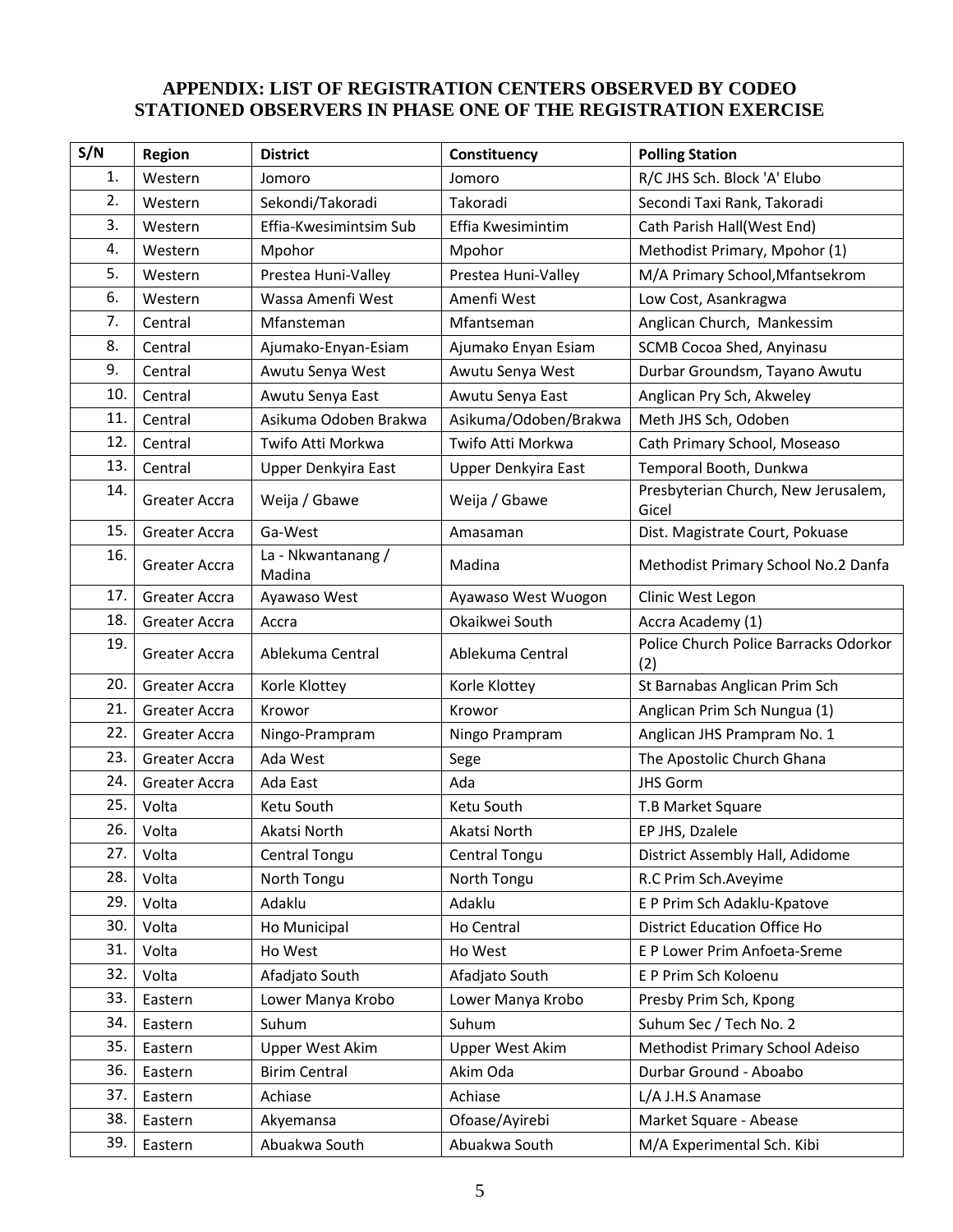| 40. | Eastern          | Abuakwa North            | Abuakwa North             | Mid Tafo Presby. J.H.S. New Tafo     |
|-----|------------------|--------------------------|---------------------------|--------------------------------------|
| 41. | Eastern          | Kwahu West               | Nkawkaw                   | Unity Gardens Nkawkaw No. 1          |
| 42. | Eastern          | Kwahu-South              | Mpraeso                   | <b>Funeral Grounds Atibie</b>        |
| 43. | Eastern          | Afram Plains South       | <b>Afram Plains South</b> | St James Academy Mamekrobo East      |
| 44. | Ashanti          | Adansi South             | New Edubiase              | D/A Prim Sch Kojo Mankrong           |
| 45. | Ashanti          | Adansi Asokwa            | Adansi Asokwa             | D/A JHS '1' Asokwa                   |
| 46. | Ashanti          | Obuasi Municipal         | Obuasi West               | Chief Palace Kunka No.2              |
| 47. | Ashanti          | Atwima Nwabiagya North   | Atwima Nwabiagya North    | R/C Prim Essaso No. 2                |
| 48. | Ashanti          | Bosomtwe                 | <b>Bosomtwe</b>           | Akokofe R/C Prim School              |
| 49. | Ashanti          | Kwadaso                  | Kwadwoso                  | Pentecost Church Kwadaso             |
| 50. | Ashanti          | Oforikrom                | Oforikrom                 | Ghana National Academy No. 1         |
| 51. | Ashanti          | Suame                    | Suame                     | <b>SUAME POLICE STATION</b>          |
| 52. | Ashanti          | <b>Asokore Mampong</b>   | Asawase                   | Mamponghene's Area Akwatialine 1     |
| 53. | Ashanti          | <b>Kwabre East</b>       | <b>Kwabre East</b>        | Nana Darko'S House Anyinam           |
| 54. | Ashanti          | Afigya Kwabre South      | Afigya Kwabre South       | Methodist Prim School Kodie          |
| 55. | Ashanti          | Sekyere Afram Plains     | Sekyere Afram Plains      | SDA JHS, Anyinofi                    |
| 56. | Ashanti          | Sekyere Central          | Nsuta/Kwamang/Beposo      | D/A Prim. Sch, Bonkrong              |
| 57. | Ashanti          | Ejura Sekyedumase        | Ejura Sekyedumase         | Ejura Community Centre[A1]           |
| 58. | Ashanti          | Sekyere South            | Afigya Sekyere East       | Kona CMB Shed                        |
| 59. | Ashanti          | Ahafo Ano North          | Ahafo Ano North           | Anglican Prim Sch Tepa No. 1         |
| 60. | Western North    | Bodi                     | <b>Bodi</b>               | Cocoa Shed Odumtankwa                |
| 61. | Western North    | <b>Bia West District</b> | Bia West                  | <b>Information Center- Elluokrom</b> |
| 62. | Western North    | <b>Bia East</b>          | <b>Bia East</b>           | R.C Primary School Adabokrom         |
| 63. | Ahafo            | Asutifi North            | Asutifi North             | G C M B Shed Kenyasi No 1            |
| 64. | Ahafo            | Tano South               | Tano South                | Community J S S New Bronsankro       |
| 65. | Bono             | Dormaa Central           | Dormaa Central            | C M B Shed Dormaa Ahenkro            |
| 66. | Bono             | Berekum East             | Berekum East              | Presbyterian Primary School, Kato    |
| 67. | Bono             | Jaman South              | Jaman South               | Bonna JHS, Drobo                     |
| 68. | Bono             | Jaman North              | Jaman North               | Presby JHS, Suma Ahenkro             |
| 69. | Bono             | Banda                    | Banda                     | Presby Prim Sch Banda-Ahenkro        |
| 70. | Bono             | Tain                     | Tain                      | DA Prim.Sch Attakrom                 |
| 71. | <b>Bono East</b> | Techiman                 | Techiman                  | Presby Junior High Sch Techiman      |
| 72. | <b>Bono East</b> | Nkoranza North           | Nkoranza North            | District Health Directorate Busunya  |
| 73. | <b>Bono East</b> | Nkoranza South           | Nkoranza South            | Eng/Arabic Sch A Kissiman            |
| 74. | <b>Bono East</b> | Sene West                | Sene West                 | D/A Prim Sch (Kalipo) Kwame Danso    |
| 75. | Oti              | Jasikan                  | <b>Buem</b>               | E P Primary School Jasikan           |
| 76. | Oti              | Krachi-Nchumuru          | Krachi-Nchumuru           | D/A Prim Sch Zongo Macheri           |
| 77. | Northern         | Yendi                    | Yendi                     | Old District Council                 |
| 78. | Northern         | Saboba                   | Saboba                    | T/B Ptim Sch Sobiba                  |
| 79. | Northern         | Savelugu Municipal       | Savelugu                  | Yarabilni (1)                        |
| 80. | Northern         | Nanton                   | Nanton                    | Temp Booth Boglini Mosque-Nanton     |
| 81. | Northern         | Tamale Metropolis        | Tamale                    | SAKASAKA POLICE STATION              |
| 82. | Northern         | Kumbungu                 | Kumbungu                  | Market Stall Kumbungu                |
| 83. | Savannah         | <b>Bole</b>              | Bole/Bamboi               | Zongo No. 2                          |
| 84. | Savannah         | Sawla/Tuna/Kalba         | Sawla Tuna Kalba          | P W D Yard Sawla                     |